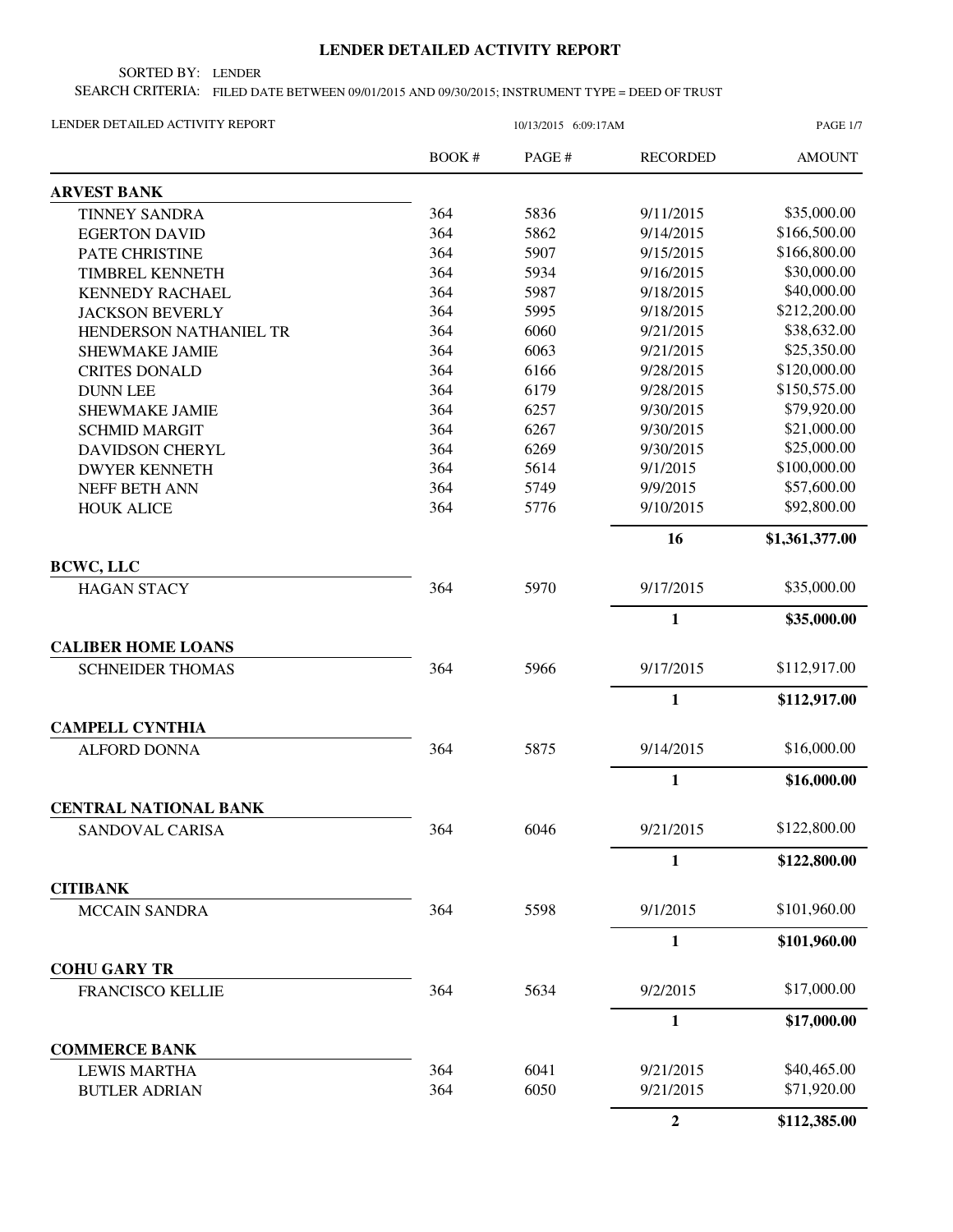| LENDER DETAILED ACTIVITY REPORT                         | 10/13/2015 6:09:17AM |              |                       | <b>PAGE 2/7</b>             |
|---------------------------------------------------------|----------------------|--------------|-----------------------|-----------------------------|
|                                                         | <b>BOOK#</b>         | PAGE#        | <b>RECORDED</b>       | <b>AMOUNT</b>               |
| <b>COMMUNITY BANK &amp; TRUST</b>                       |                      |              |                       |                             |
| <b>DARDENNE STEVEN</b>                                  | 364                  | 5912         | 9/15/2015             | \$110,000.00                |
| <b>ROWE DIANE</b>                                       | 364                  | 6109         | 9/23/2015             | \$118,400.00                |
|                                                         |                      |              | $\overline{2}$        | \$228,400.00                |
| <b>COMMUNITY BANK AND TRUST</b>                         |                      |              |                       |                             |
| <b>EWING MARTI</b>                                      | 364                  | 5900         | 9/15/2015             | \$50,000.00                 |
| <b>HEIDLAGE KENNETH</b>                                 | 364                  | 5901         | 9/15/2015             | \$362,000.00                |
| DAY JUDY                                                | 364                  | 5954         | 9/17/2015             | \$112,000.00                |
| PATTERSON THOMAS                                        | 364                  | 5980         | 9/18/2015             | \$36,000.00                 |
| <b>KRANZ JOELLEN</b>                                    | 364                  | 6098         | 9/23/2015             | \$25,000.00                 |
| <b>AUSTIN BETTY G</b>                                   | 364                  | 6137         | 9/24/2015             | \$40,891.50                 |
| <b>HAMILTON DIANA</b>                                   | 364                  | 5616         | 9/1/2015              | \$123,894.49                |
| <b>WONDER GALA</b>                                      | 364                  | 5625         | 9/2/2015              | \$150,000.00                |
| <b>BENTON FAMILY, LLC</b>                               | 364                  | 5645         | 9/2/2015              | \$149,000.00                |
|                                                         |                      |              | 9                     | \$1,048,785.99              |
| DAY JUDY<br><b>ELLEDGE SUSAN</b>                        | 364                  | 6131         | 9/24/2015             | \$111,650.00                |
|                                                         |                      |              | $\mathbf{1}$          | \$111,650.00                |
| <b>DAY RICHARD</b>                                      |                      |              |                       |                             |
| <b>ELLEDGE SUSAN</b>                                    | 364                  | 6131         | 9/24/2015             | \$111,650.00                |
|                                                         |                      |              | $\mathbf{1}$          | \$111,650.00                |
| <b>EVOLVE BANK &amp; TRUST</b>                          |                      |              |                       |                             |
| <b>LINDSEY MARIANNE</b>                                 | 364                  | 5792         | 9/10/2015             | \$128,709.00                |
|                                                         |                      |              | 1                     | \$128,709.00                |
| <b>FCS FINANCIAL</b>                                    |                      |              |                       |                             |
| <b>CAMPBELL PAMELA</b>                                  | 364                  | 5951         | 9/17/2015             | \$139,500.00                |
| SHERWOOD REBECCA                                        | 364                  | 5953         | 9/17/2015             | \$77,250.00                 |
| <b>VANLUE DANA</b>                                      | 364                  | 6037         | 9/21/2015             | \$209,500.00                |
| HOUNSCHELL ARSENIA                                      | 364                  | 6055         | 9/21/2015             | \$207,400.00                |
| <b>RIDER GERALDINE</b>                                  | 364                  | 6056         | 9/21/2015             | \$143,200.00<br>\$99,000.00 |
| <b>OGLE KENDA</b><br><b>STANDLEE SUE</b>                | 364<br>364           | 5592<br>5803 | 9/1/2015<br>9/10/2015 | \$164,000.00                |
|                                                         |                      |              | 7                     | \$1,039,850.00              |
| <b>FIRST COMMUNITY BANK</b>                             |                      |              |                       |                             |
| GIBBENS CONSTRUCTION AND PROPERTIES L                   | 364                  | 5852         | 9/14/2015             | \$88,389.03                 |
| <b>MORA JOSE</b>                                        | 364                  | 5975         | 9/17/2015             | \$50,493.50                 |
| <b>BOYER EDDY</b>                                       | 364                  | 6068         | 9/22/2015             | \$985,600.00                |
| <b>BAJA E RANCH, LLC</b>                                | 364                  | 6068         | 9/22/2015             | \$985,600.00                |
| <b>RAWLINS CHRISTIN</b>                                 | 364                  | 6189         | 9/29/2015             | \$99,200.00                 |
| <b>LAKE KRISTA</b>                                      | 364                  | 6201         | 9/29/2015             | \$300,000.00                |
| <b>SPEARS CASEY</b>                                     | 364<br>364           | 6240         | 9/29/2015             | \$80,000.00                 |
| <b>MILLS SANDRA TR</b>                                  |                      | 6274         | 9/30/2015             | \$200,000.00                |
|                                                         |                      |              | 8                     | \$2,789,282.53              |
| <b>FIRST STATE BANK OF PURDY</b><br><b>BROWN CARMEN</b> | 364                  | 5663         | 9/3/2015              | \$548,988.98                |
|                                                         |                      |              | $\mathbf{1}$          | \$548,988.98                |
|                                                         |                      |              |                       |                             |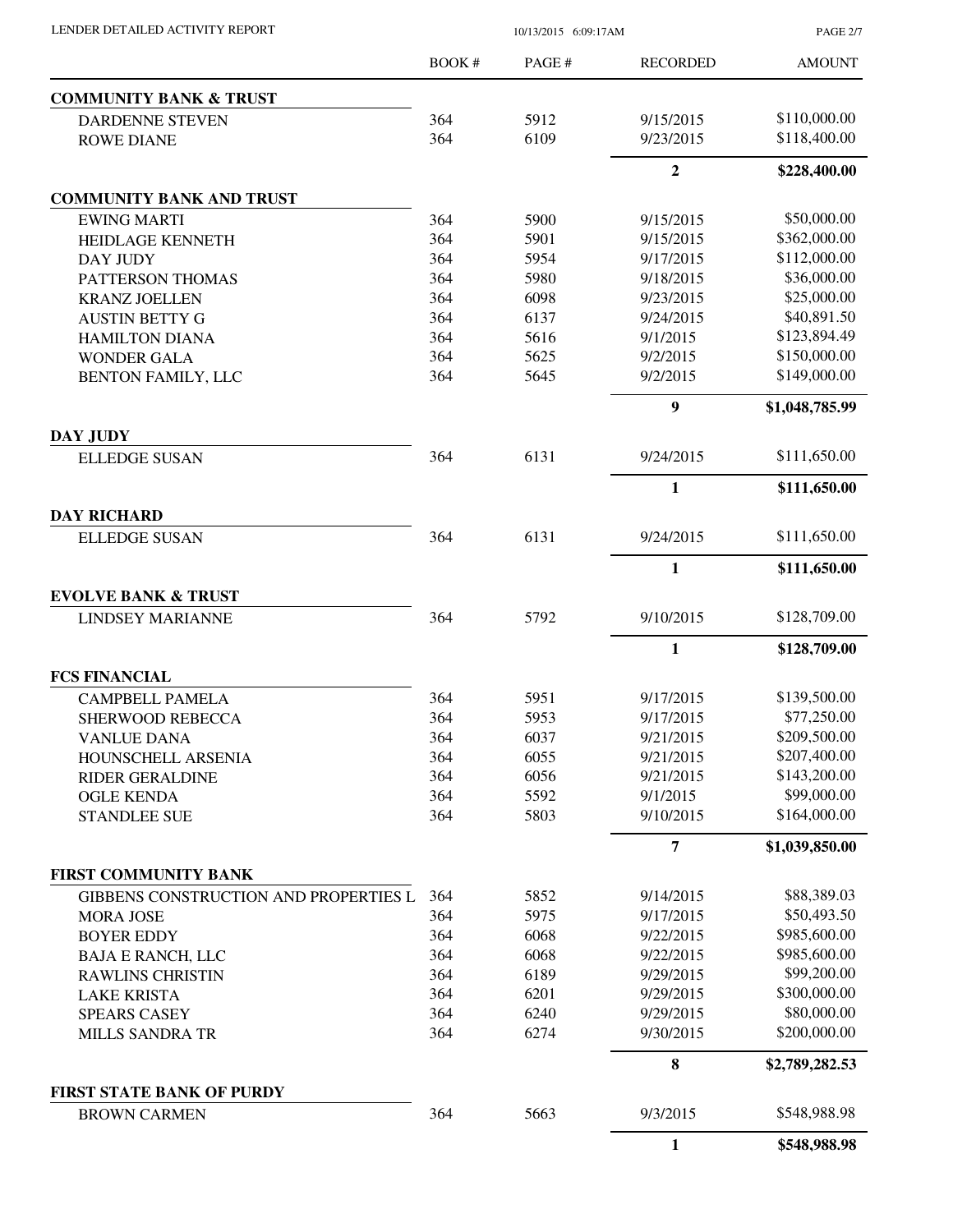LENDER DETAILED ACTIVITY REPORT 10/13/2015 6:09:17AM

PAGE 3/7

|                                           | BOOK# | PAGE# | <b>RECORDED</b>         | <b>AMOUNT</b> |
|-------------------------------------------|-------|-------|-------------------------|---------------|
| <b>FLAT BRANCH MORTGAGE</b>               |       |       |                         |               |
| <b>KELLY SUZANNE</b>                      | 364   | 5919  | 9/16/2015               | \$108,007.00  |
| <b>HOGAN JERROD</b>                       | 364   | 5944  | 9/16/2015               | \$327,750.00  |
| <b>HAY TARA</b>                           | 364   | 5961  | 9/17/2015               | \$196,175.00  |
| <b>BLOMGREN CRYSTAL</b>                   | 364   | 6000  | 9/18/2015               | \$72,000.00   |
| <b>JINKS SHELBY</b>                       | 364   | 6077  | 9/22/2015               | \$74,623.00   |
| <b>JINKS SHELBY</b>                       | 364   | 6077  | 9/22/2015               | \$74,623.00   |
|                                           |       |       | 6                       | \$853,178.00  |
| FREEDOM BANK OF SOUTHERN MISSOURI         |       |       |                         |               |
| <b>GRIFFIN MARILEE</b>                    | 364   | 6192  | 9/29/2015               | \$405,000.00  |
| <b>COOK JOHNNY</b>                        | 364   | 5784  | 9/10/2015               | \$42,400.00   |
|                                           |       |       | $\overline{2}$          | \$447,400.00  |
| <b>GATEWAY MORTGAGE GROUP</b>             |       |       |                         |               |
| <b>HERN JORDAN</b>                        | 364   | 6052  | 9/21/2015               | \$86,632.00   |
| STEPHENS CRYSTAL                          | 364   | 6075  | 9/22/2015               | \$131,632.00  |
| STEPHENS CRYSTAL                          | 364   | 6075  | 9/22/2015               | \$131,632.00  |
| <b>EDENS GARY</b>                         | 364   | 5638  | 9/2/2015                | \$137,755.00  |
|                                           |       |       | $\overline{\mathbf{4}}$ | \$487,651.00  |
| <b>GIRARD NATIONAL BANK</b>               |       |       |                         |               |
| <b>COBB TERRI</b>                         | 364   | 5596  | 9/1/2015                | \$132,000.00  |
|                                           |       |       | $\mathbf{1}$            | \$132,000.00  |
| <b>GREAT SOUTHERN BANK</b>                |       |       |                         |               |
| <b>BIRCH CHRIS</b>                        | 364   | 6007  | 9/18/2015               | \$50,000.00   |
| <b>SPEAK DAWN</b>                         | 364   | 6045  | 9/21/2015               | \$65,000.00   |
| HUMPHREY DOROTHY                          | 364   | 6111  | 9/23/2015               | \$22,750.00   |
| <b>COOK CATHERINE</b>                     | 364   | 6235  | 9/29/2015               | \$67,700.00   |
| <b>CASS JESSICA</b>                       | 364   | 5643  | 9/2/2015                | \$151,210.00  |
|                                           |       |       | 5                       | \$356,660.00  |
| <b>HOMETOWN BANK</b>                      |       |       |                         |               |
| <b>MEYER SARA</b>                         | 364   | 5858  | 9/14/2015               | \$55,000.00   |
| MOREHEAD CORY                             | 364   | 5871  | 9/14/2015               | \$225,000.00  |
| <b>CASTEEL DONALD</b>                     | 364   | 6066  | 9/22/2015               | \$54,000.00   |
| <b>CASTEEL DONALD</b>                     | 364   | 6066  | 9/22/2015               | \$54,000.00   |
|                                           |       |       | $\overline{\mathbf{4}}$ | \$388,000.00  |
| HOMETOWN EQUITY MORTGAGE OF ST LOUIS, INC |       |       |                         |               |
| ROGERS CASSANDRA                          | 364   | 6259  | 9/30/2015               | \$150,488.00  |
|                                           |       |       | $\mathbf{1}$            | \$150,488.00  |
| <b>JONES BEVERLY</b>                      |       |       |                         |               |
| <b>SNOW DONNIE</b>                        | 364   | 5825  | 9/11/2015               | \$60,000.00   |
|                                           |       |       | $\mathbf{1}$            | \$60,000.00   |
| <b>JONES DONALD TR</b>                    |       |       |                         |               |
| <b>SNOW GINGER</b>                        | 364   | 5825  | 9/11/2015               | \$60,000.00   |
|                                           |       |       | $\mathbf{1}$            | \$60,000.00   |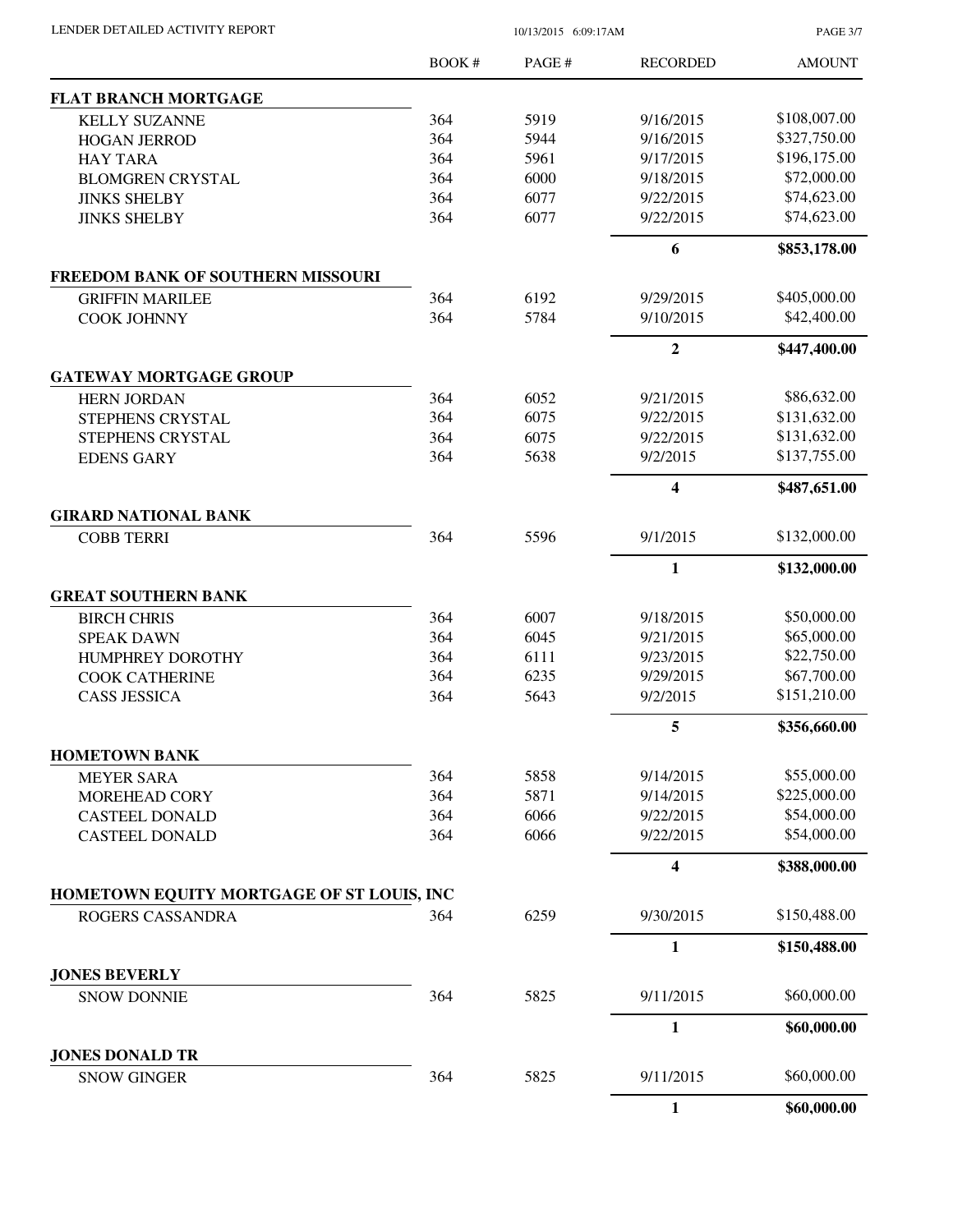|                                         | <b>BOOK#</b> | PAGE # | <b>RECORDED</b> | <b>AMOUNT</b> |
|-----------------------------------------|--------------|--------|-----------------|---------------|
| JOPLIN METRO CREDIT UNION               |              |        |                 |               |
| <b>WILSON STEVEN</b>                    | 364          | 6180   | 9/28/2015       | \$62,000.00   |
| <b>DANNER TARA</b>                      | 364          | 6181   | 9/28/2015       | \$34,000.00   |
|                                         |              |        | $\overline{2}$  | \$96,000.00   |
| <b>LAKEVIEW LOAN SERVICING</b>          |              |        |                 |               |
| <b>HALL JANELLE</b>                     | 364          | 6159   | 9/25/2015       | \$145,900.00  |
|                                         |              |        | $\mathbf{1}$    | \$145,900.00  |
| <b>LEDBETTER CARL TR</b>                |              |        |                 |               |
| <b>CHENOWETH CAROL</b>                  | 364          | 5910   | 9/15/2015       | \$185,000.00  |
| <b>GILBERT SARAH</b>                    | 364          | 5949   | 9/17/2015       | \$87,500.00   |
|                                         |              |        | $\mathbf{2}$    | \$272,500.00  |
| <b>MACY HERSCHEL TR</b>                 |              |        |                 |               |
| <b>ALLEN VERONICA</b>                   | 364          | 5860   | 9/14/2015       | \$75,000.00   |
|                                         |              |        | $\mathbf{1}$    | \$75,000.00   |
| <b>METROPOLITAN NATIONAL BANK</b>       |              |        |                 |               |
| <b>SCHNELLE BRIAN</b>                   | 364          | 6142   | 9/25/2015       | \$145,000.00  |
|                                         |              |        | 1               | \$145,000.00  |
| <b>MORTGAGE RESEARCH CENTER</b>         |              |        |                 |               |
| <b>DEVRIES JULIE</b>                    | 364          | 5636   | 9/2/2015        | \$79,166.00   |
|                                         |              |        | $\mathbf{1}$    | \$79,166.00   |
| MORTGAGE RESEARCH CENTER, LLC           |              |        |                 |               |
| <b>HOWARD SHAWN</b>                     | 364          | 6245   | 9/30/2015       | \$87,682.00   |
|                                         |              |        | $\mathbf{1}$    | \$87,682.00   |
| NATIONSTAR MORTGAGE                     |              |        |                 |               |
| <b>BEARD MARGARET</b>                   | 364          | 5884   | 9/14/2015       | \$80,500.00   |
| <b>MILLER TAMMY</b>                     | 364          | 5963   | 9/17/2015       | \$77,000.00   |
| THAO BOONPHA                            | 364          | 6163   | 9/28/2015       | \$90,200.00   |
|                                         |              |        | 3               | \$247,700.00  |
| <b>OAKES JACK</b><br>L A NVESTMENTS LLC | 364          | 5772   | 9/10/2015       | \$75,000.00   |
|                                         |              |        | $\mathbf{1}$    | \$75,000.00   |
| PEOPLES BANK                            |              |        |                 |               |
| <b>VILLA TABITHA</b>                    | 364          | 5830   | 9/11/2015       | \$103,360.00  |
| <b>VILLA TABITHA</b>                    | 364          | 5831   | 9/11/2015       | \$11,628.00   |
| <b>CARRIER LARISSA</b>                  | 364          | 5833   | 9/11/2015       | \$157,600.00  |
| <b>CARRIER LARISSA</b>                  | 364          | 5834   | 9/11/2015       | \$17,730.00   |
| <b>BANKSTON KRISTIN</b>                 | 364          | 5867   | 9/14/2015       | \$56,250.00   |
| <b>WILKINSON CONNIE</b>                 | 364          | 5942   | 9/16/2015       | \$235,000.00  |
| <b>WATSON ROBERT</b>                    | 364          | 6230   | 9/29/2015       | \$96,000.00   |
| <b>WATSON ROBERT</b>                    | 364          | 6231   | 9/29/2015       | \$10,800.00   |
| YUST JANA                               | 364          | 6275   | 9/30/2015       | \$109,000.00  |
| <b>BRINKER NORMAN</b>                   | 364          | 5603   | 9/1/2015        | \$31,061.00   |
| <b>HICKEY RONDA</b>                     | 364          | 5764   | 9/10/2015       | \$285,600.00  |
| <b>HICKEY RONDA</b>                     | 364          | 5765   | 9/10/2015       | \$32,130.00   |
|                                         |              |        |                 |               |

LENDER DETAILED ACTIVITY REPORT 10/13/2015 6:09:17AM

**12 \$1,146,159.00**

PAGE 4/7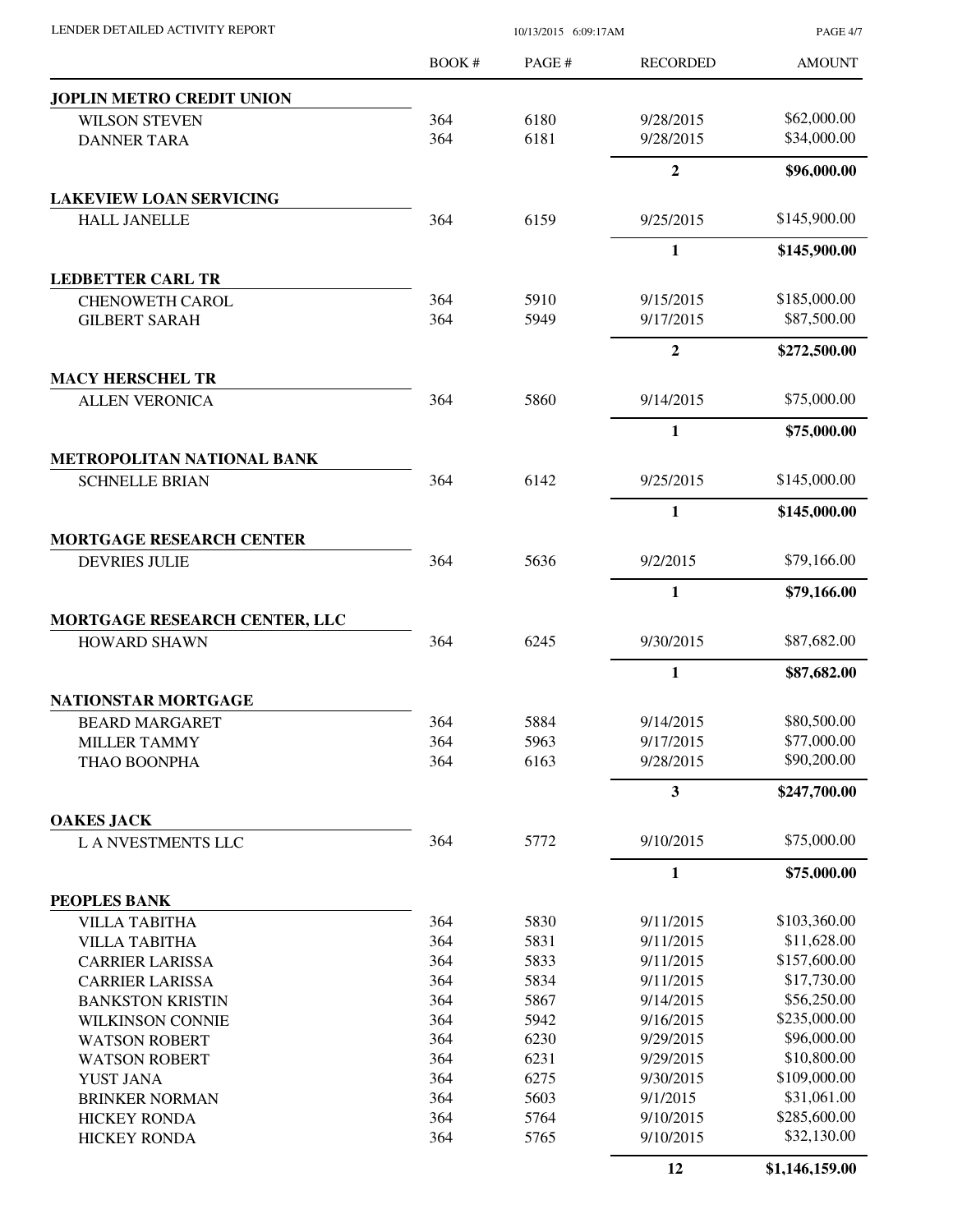| LENDER DETAILED ACTIVITY REPORT |  |
|---------------------------------|--|
|                                 |  |

10/13/2015 6:09:17AM

PAGE 5/7

|                                     | <b>BOOK#</b> | PAGE# | <b>RECORDED</b> | <b>AMOUNT</b>    |
|-------------------------------------|--------------|-------|-----------------|------------------|
| <b>PINNACLE BANK</b>                |              |       |                 |                  |
| <b>JOHNSTON BETTY</b>               | 364          | 6169  | 9/28/2015       | \$76,170.00      |
|                                     |              |       | 1               | \$76,170.00      |
| PLATTE VALLEY BANK OF MISSOURI      |              |       |                 |                  |
| <b>CUPP ELENA</b>                   | 364          | 5785  | 9/10/2015       | \$103,300.00     |
|                                     |              |       | $\mathbf{1}$    | \$103,300.00     |
| PREMIER HOME MORTGAGE               |              |       |                 |                  |
| <b>STERLING KIMBERLY</b>            | 364          | 5839  | 9/11/2015       | \$120,408.00     |
| <b>GOSWICK FELICIA</b>              | 364          | 5926  | 9/16/2015       | \$99,764.00      |
| <b>SCHOFIELD AMY</b>                | 364          | 6070  | 9/22/2015       | \$331,550.00     |
| <b>SCHOFIELD AMY</b>                | 364          | 6070  | 9/22/2015       | \$331,550.00     |
| <b>SCHAEFFER JOSHUA</b>             | 364          | 5758  | 9/9/2015        | \$81,020.00      |
|                                     |              |       | 5               | \$964,292.00     |
| <b>QUICKEN LOANS</b>                |              |       |                 |                  |
| <b>BETTIS AMY</b>                   | 364          | 5856  | 9/14/2015       | \$136,701.00     |
| <b>DANIELS KATHLEEN</b>             | 364          | 6032  | 9/21/2015       | \$35,275.00      |
| <b>CLOUSE AMANDA</b>                | 364          | 6082  | 9/22/2015       | \$76,058.00      |
| <b>CLOUSE AMANDA</b>                | 364          | 6082  | 9/22/2015       | \$76,058.00      |
| PLATNER MARIELLA                    | 364          | 6101  | 9/23/2015       | \$86,025.00      |
| <b>MCCORMICK DANA</b>               | 364          | 6273  | 9/30/2015       | \$232,750.00     |
| <b>FORBES DANIEL</b>                | 364          | 5755  | 9/9/2015        | \$143,569.00     |
|                                     |              |       | $\overline{7}$  | \$786,436.00     |
| <b>REGIONS BANK</b>                 |              |       |                 |                  |
| KAMO ELECTRIC COOPERATIVE, INC      | 364          | 5891  | 9/15/2015       | 50,500,000.00    |
|                                     |              |       | 1               | \$150,500,000.00 |
| <b>ROYAL UNITED MORTGAGE</b>        |              |       |                 |                  |
| <b>WILSON SHELLIE</b>               | 364          | 5597  | 9/1/2015        | \$160,000.00     |
|                                     |              |       | 1               | \$160,000.00     |
| <b>SECRETARY OF HOUSING</b>         |              |       |                 |                  |
| <b>MUNSTER GERALD</b>               | 364          | 6106  | 9/23/2015       | \$330,000.00     |
| <b>GARDNER SHERYL</b>               | 364          | 5621  | 9/2/2015        | \$229,500.00     |
| <b>BEAVER MAROLYN</b>               | 364          | 5762  | 9/9/2015        | \$187,500.00     |
|                                     |              |       | $\mathbf{3}$    | \$747,000.00     |
| SECURITY BANK OF SOUTHWEST MISSOURI |              |       |                 |                  |
| <b>MAST RHONDA</b>                  | 364          | 5854  | 9/14/2015       | \$49,000.00      |
|                                     |              |       | $\mathbf{1}$    | \$49,000.00      |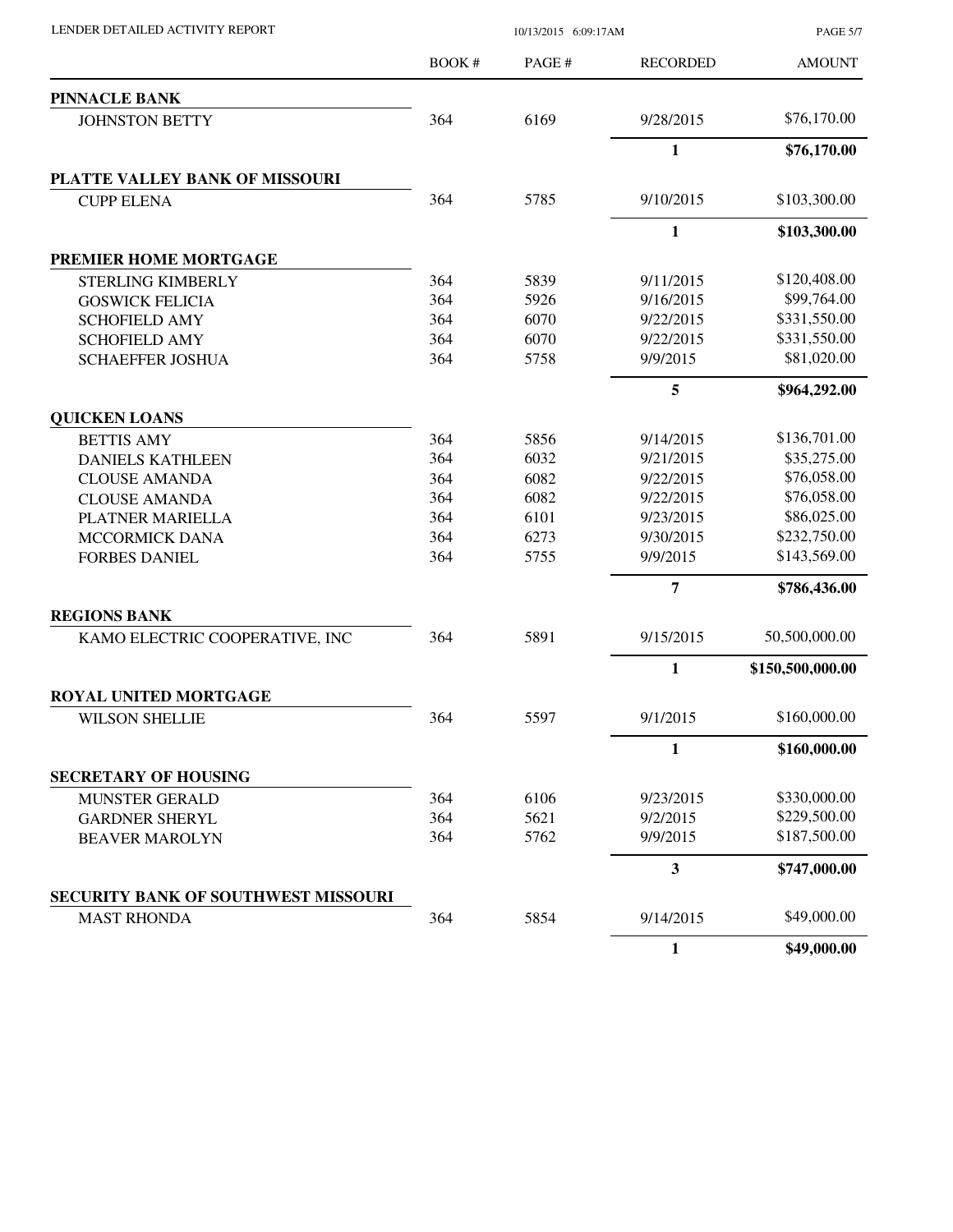PAGE 6/7

|                                   | <b>BOOK#</b> | PAGE# | <b>RECORDED</b> | <b>AMOUNT</b>  |
|-----------------------------------|--------------|-------|-----------------|----------------|
| <b>SOUTHWEST MISSOURI BANK</b>    |              |       |                 |                |
| <b>BOYER SUSAN</b>                | 364          | 5821  | 9/11/2015       | \$84,000.00    |
| <b>BRAGG APRIL</b>                | 364          | 5823  | 9/11/2015       | \$50,000.00    |
| <b>BALL AMZEL</b>                 | 364          | 5827  | 9/11/2015       | \$33,000.00    |
| <b>WALKER MELINDA</b>             | 364          | 5904  | 9/15/2015       | \$99,920.00    |
| <b>MARTIN DEBORAH</b>             | 364          | 5915  | 9/15/2015       | \$10,000.00    |
| <b>ROGERS KATHLEEN</b>            | 364          | 5928  | 9/16/2015       | \$240,800.00   |
| <b>NEVILL RACHEL</b>              | 364          | 5940  | 9/16/2015       | \$106,000.00   |
| <b>MOODY MATTHEW</b>              | 364          | 6034  | 9/21/2015       | \$140,311.00   |
| SPENCER CRYSTAL                   | 364          | 6144  | 9/25/2015       | \$64,400.00    |
| <b>HERRIN PEGGY</b>               | 364          | 6153  | 9/25/2015       | \$31,500.00    |
| <b>WARREN ARLENE</b>              | 364          | 6154  | 9/25/2015       | \$22,000.00    |
| GOEPFERT ENTERPRISES, LLC         | 364          | 6156  | 9/25/2015       | \$14,000.00    |
| <b>WORDEN DEBRA</b>               | 364          | 6168  | 9/28/2015       | \$81,000.00    |
| PORTER MARILINDA                  | 364          | 6172  | 9/28/2015       | \$148,200.00   |
| <b>VOLK RICHARD</b>               | 364          | 6174  | 9/28/2015       | \$60,000.00    |
| <b>HIRSHEY SUSAN</b>              | 364          | 6248  | 9/30/2015       | \$171,000.00   |
| <b>GREENWOOD LUCRETIA</b>         | 364          | 6249  | 9/30/2015       | \$40,000.00    |
| <b>KELLY PATRICK</b>              | 364          | 5669  | 9/3/2015        | \$18,000.00    |
| <b>HOUCHIN REBECCA</b>            | 364          | 5786  | 9/10/2015       | \$120,000.00   |
|                                   |              |       | 19              | \$1,534,131.00 |
| <b>SUNRUST MORTGAGE</b>           |              |       |                 |                |
| <b>ROBERTS TAMMY</b>              | 364          | 5841  | 9/11/2015       | \$60,300.00    |
|                                   |              |       | $\mathbf{1}$    | \$60,300.00    |
| THE CORNERSTONE BANK              |              |       |                 |                |
| LAKE HOLDINGS, LLC                | 364          | 5850  | 9/14/2015       | \$188,000.00   |
|                                   |              |       | 1               | \$188,000.00   |
| THE MORTGAGE HOUSE                |              |       |                 |                |
| STEPHENS CYDNEE                   | 364          | 6264  | 9/30/2015       | \$88,500.00    |
|                                   |              |       | $\mathbf{1}$    | \$88,500.00    |
| <b>USBANK</b>                     |              |       |                 |                |
| TIMOCHTEHENKO LACEY               | 364          | 5909  | 9/15/2015       | \$163,500.00   |
| <b>SWEETON SUSAN</b>              | 364          | 6080  | 9/22/2015       | \$148,000.00   |
| <b>SWEETON SUSAN</b>              | 364          | 6080  | 9/22/2015       | \$148,000.00   |
| <b>SHANKS RANDALL</b>             | 364          | 6225  | 9/29/2015       | \$640,000.00   |
| <b>WALLACE RAY</b>                | 364          | 6232  | 9/29/2015       | \$50,500.00    |
| FURR JACQUELINE                   | 364          | 5589  | 9/1/2015        | \$96,758.00    |
| <b>FURR JACQUELINE</b>            | 364          | 5590  | 9/1/2015        | \$3,000.00     |
|                                   |              |       | 7               | \$1,249,758.00 |
| <b>URBAN FINANCIAL OF AMERICA</b> |              |       |                 |                |
| MUNSTER GERALD                    | 364          | 6105  | 9/23/2015       | \$330,000.00   |
| <b>GARDNER SHERYL</b>             | 364          | 5620  | 9/2/2015        | \$229,500.00   |
|                                   |              |       | $\mathbf{2}$    | \$559,500.00   |
| URBAN FINANCIAL OF AMERICA, LLC   |              |       |                 |                |
| <b>BEAVER MAROLYN</b>             | 364          | 5761  | 9/9/2015        | \$187,500.00   |
|                                   |              |       | $\mathbf{1}$    | \$187,500.00   |